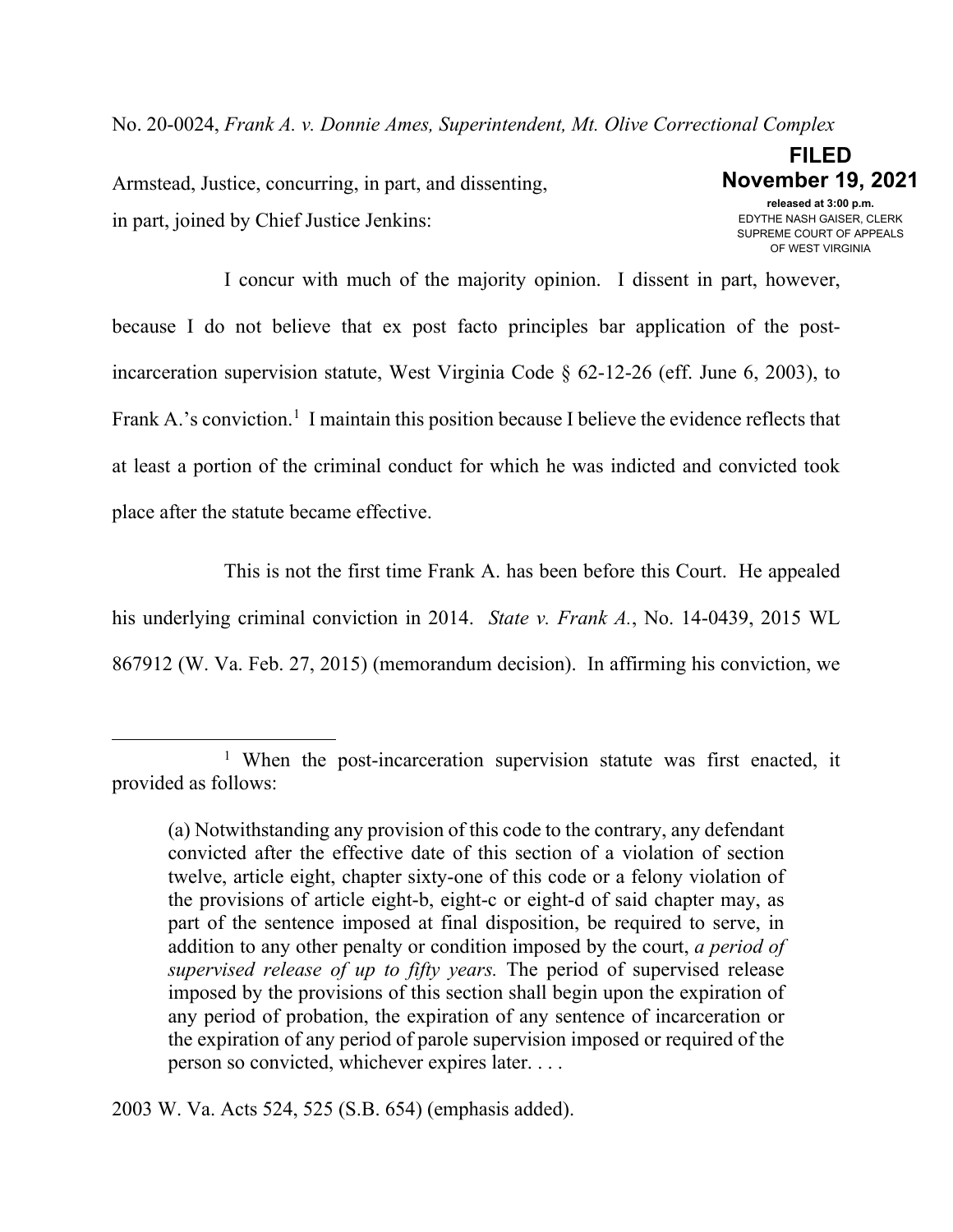noted that he had been convicted on counts nine, ten, eleven, and twelve of the indictment, all of which pertained to sexual abuse perpetrated against A.A. *Id.*, 2015 WL 867912, at \*2. Significantly, we described A.A.'s trial testimony this way:

> A.A. testified that her father lived with her family *from 2003 to 2004*. *Over the course of those two years, when A.A. was between the ages of thirteen and fifteen*, petitioner repeatedly attempted to sexually assault her by dragging her into the laundry room and fondling her. A.A. testified that she fought back. When she was fifteen, A.A. told her mother about the assaults. Her mother immediately took her to a police station and filed charges.

*Id.*, 2015 WL 867912, at \*1 (emphasis added). This description accords with the timeframe charged in the indictment, which accuses Frank A. of committing his crimes "on or about and between the day of January, 2003, and the day of December, 2004, in Harrison County, West Virginia[.]" This description also accords with the timeframe established by the jury's verdict, which found Frank A. "guilty . . . *as charged in* Count[s nine, ten, eleven, and twelve] of the indictment." (Emphasis added.) "A jury's verdict represents a finding that a crime was committed as alleged in the indictment." *United States v. Calabrese*, 825 F.2d 1342, 1346 (9th Cir. 1987).

Despite our own prior findings and the jury's verdict, the majority finds that "the *only reasonable inference* which may be drawn from the evidence is that [the incidents of abuse] occurred *prior to January, 2003*." (Emphasis added.) The majority reaches this conclusion by seizing on the victim's testimony that the incidents happened in a trailer in Enterprise, West Virginia, and the investigating officer's representation that A.A. and her family lived at Maple View Apartments in Clarksburg, West Virginia, for 2003. However,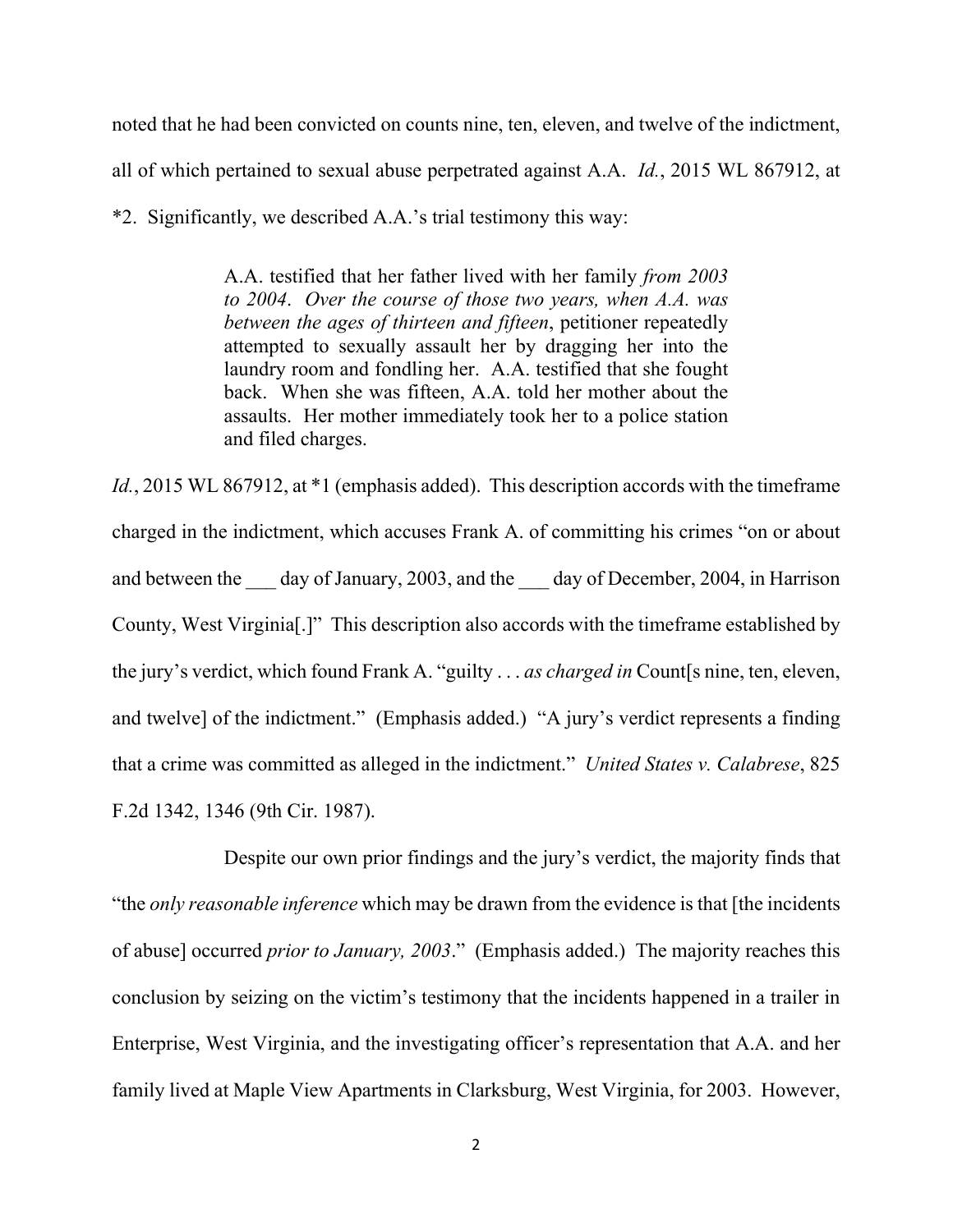A.A. also testified that she was living *in Enterprise in 2003*, and there is no reason to assume that the jury attached more credibility to the investigating officer's testimony than A.A.'s testimony regarding where the incidents occurred. Both places are located in Harrison County.

Instead of weighing contradictory testimony, I believe we must begin by assuming the jury's finding is correct. "[A]ppellate review is not a device for this Court to replace a jury's finding with our own conclusion. On review, we will not weigh evidence or determine credibility. Credibility determinations are for a jury and not an appellate court." *State v. Guthrie*, 194 W. Va. 657, 669, 461 S.E.2d 163, 175 (1995) (footnote omitted). As *Guthrie* emphasized, "[i]t is for the jury to decide which witnesses to believe or disbelieve. Once the jury has spoken, this Court may not review the credibility of the witnesses." *Id.*, 194 W. Va. at 669 n.9, 461 S.E.2d at 175 n.9.

As Frank A. argues, deference to the jury verdict means assuming that "on two discrete instances occurring sometime between January of 2003 and December of 2004, [Frank A.] sexually abused A.A."[2](#page-2-0) Because the post-incarceration supervision statute became effective on June 6, 2003, the question becomes whether the evidence reflects that at least part of the criminal conduct for which he was convicted under the indictment took place after the statute became effective. I believe that it does.

<span id="page-2-0"></span> $2$  The jury convicted Frank A. of two counts, each, of sexual abuse in the first degree (counts nine and eleven) and sexual abuse by a parent, guardian, or custodian (counts ten and twelve).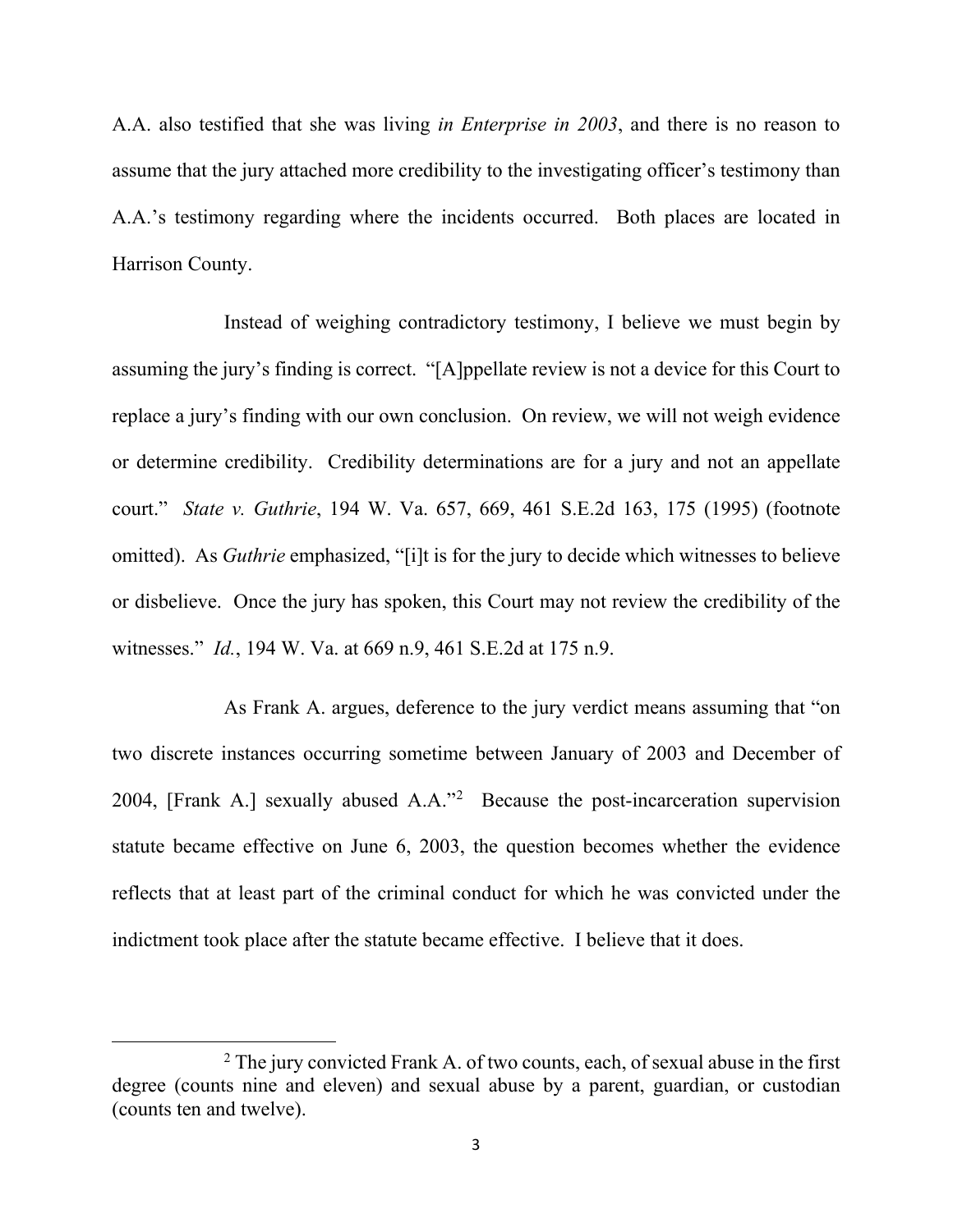A.A. testified that the abuse began when she was thirteen and continued until she was fifteen. Because Frank A. denied the abuse altogether, and because the jury found him guilty, he cannot challenge this testimony. *Cf. State v. Larry A.H.*, 230 W. Va. 709, 713, 742 S.E.2d 125, 129 (2013) (per curiam) (finding no prejudice when indictment was amended to reflect trial evidence because "defense was simply that [appellant] did not commit the crimes"). There is no dispute that A.A. was born on May 18, 1988. This means that she became a thirteen-year-old on May 18, 2001, a fourteen-year-old on May 18, 2002, and a fifteen-year-old on May 18, 2003. It also means that she remained a fifteen-year-old until May 17, 2004.

These milestones become significant when we consider Frank A.'s own testimony regarding his living arrangements in the winter and spring of 2003. According to his trial testimony, he lived in Maple View Apartments in January and February 2003. When he and his wife separated, he went to live in the Parsons Hotel, where he remained during March, April, and *May* 2003, when A.A. turned fifteen. According to Frank A., he did not return to Maple View Apartments until June 2003.

It is not clear what day in June Frank A. returned to Maple View Apartments, but he was not there for many days before he and his family moved out. He testified,

> [A]fter I got back with my wife in June 2003, we moved from the Maple View Apartments. I mean, we just got this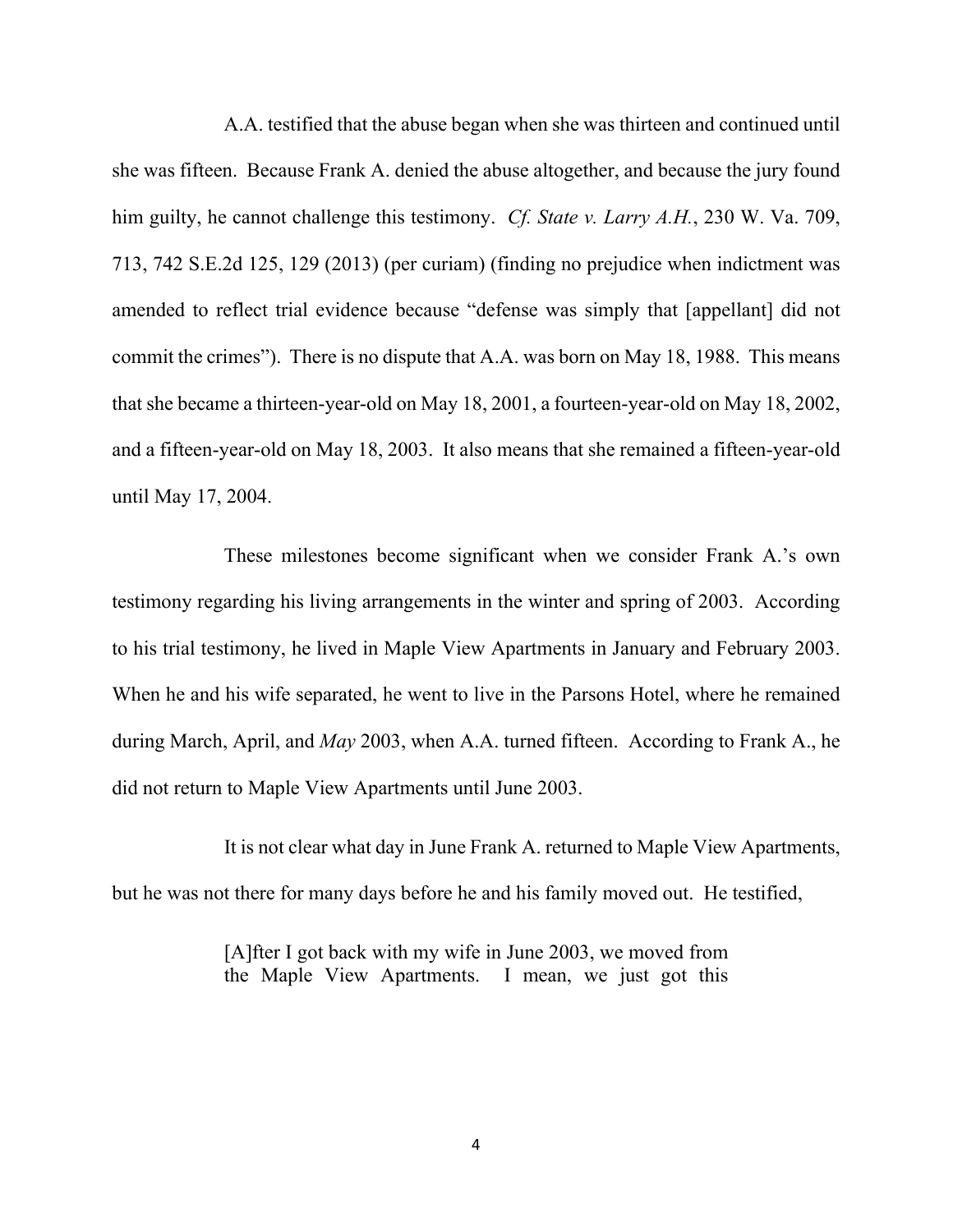apartment in Grafton called the Sunset Terrace.<sup>[[3](#page-4-0)]</sup> I mean, we got it right off the bat.

And (inaudible) drove up there to Grafton and they just gave us the apartment because they had one available. I mean, and then they said it would be *a few days* before we could move in so I went back to Maple View (inaudible) *and we moved out June 9th.*[\[4](#page-4-1) ]

(Emphasis added.) Frank A. went on to testify that the family subsequently "moved back to Enterprise where we used to live" and that he was living in Enterprise when he was arrested in August 2003. As noted above, the post-incarceration supervision statute became effective on June 6, 2003, which was at or about the time Frank A. returned to the home and after A.A. had turned fifteen. As the majority points out, A.A. disclosed the abuse on or about August 3, 2003. There is no need to track Frank A.' movements after this, because A.A. testified that there was no subsequent abuse.

As we noted in *Frank A.*, A.A. testified to *repeated* abuse and abuse that lasted until she was fifteen. 2015 WL 867912, at \*1 ("[W]hen A.A. was between the ages of thirteen and fifteen, petitioner repeatedly attempted to sexually assault her by dragging her into the laundry room and fondling her."). From his own testimony, it is clear that Frank A. was living with the family in Harrison County in January and February 2003, when A.A. was fourteen. Since the abuse lasted until A.A. was fifteen, and since Frank A.

<span id="page-4-0"></span><sup>3</sup> Frank A.'s sister-in-law's testimony indicates that this apartment was located in Taylor County and that the family remained there "for a little over two months" before returning to Enterprise.

<span id="page-4-1"></span><sup>4</sup> Working backwards, a "few days" before June 9, 2003, is June 7, 2003, which is the day after the post-incarceration supervision statute became effective.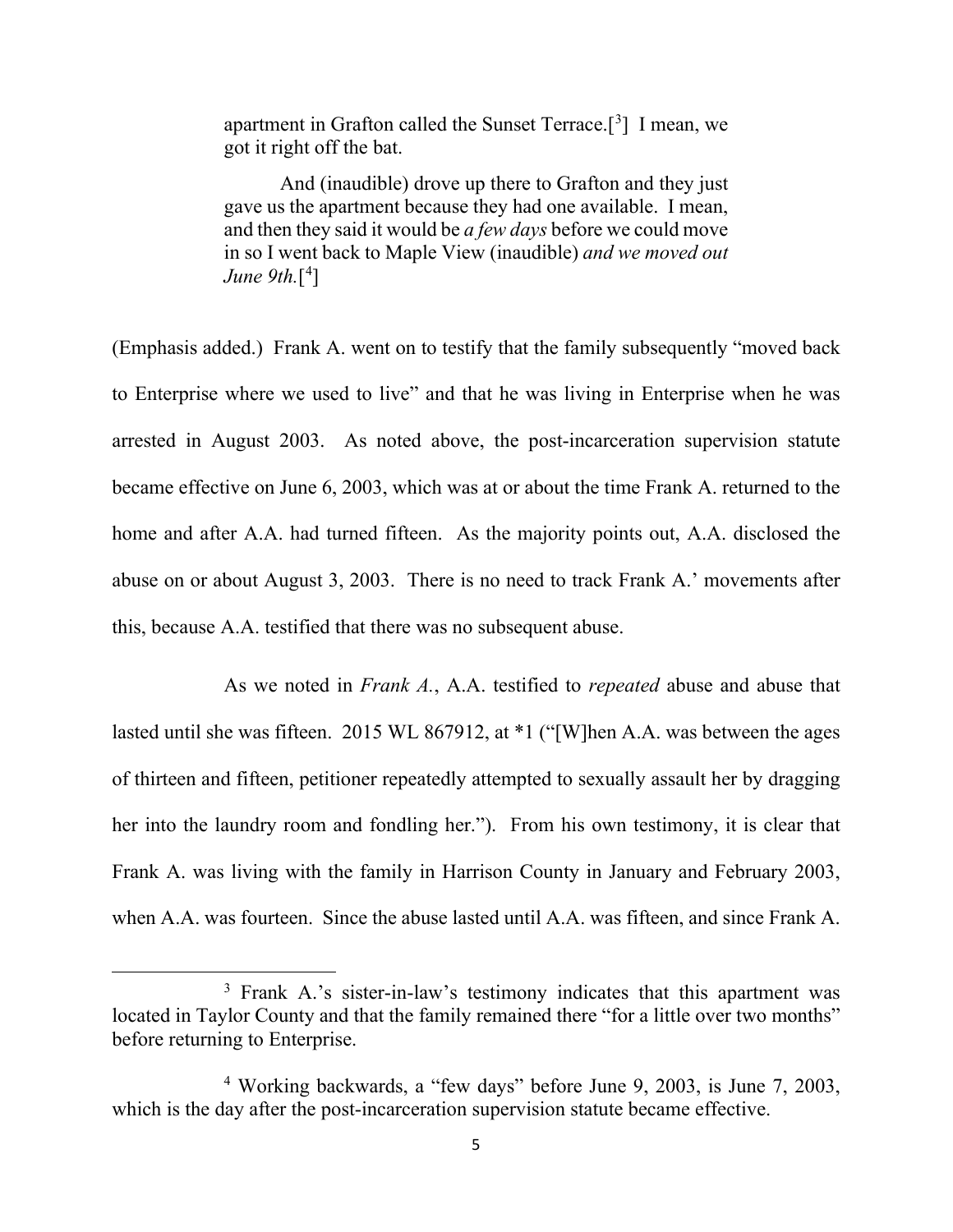was out of the home in May 2003 when A.A. turned fifteen, the abuse could not have happened until June 2003 when Frank A. returned to the home. From his testimony, we do not know what day in June 2003 Frank A. returned home, but we know that he remained there until at least June 9, 2003, which was three days after the post-incarceration statute became effective. We also know that he returned to Harrison County with his family for a brief time in August 2003.

Accordingly, based on this testimony and timeline, it appears that at least some of the abuse for which Frank A. was convicted happened after the post-incarceration statute became effective on June 6, 2003. When a person commits multiple criminal acts and those criminal acts continue after a statute imposing greater punishment becomes effective, it does not violate ex post facto principles to apply the greater punishment to the criminal acts that occurred after the law changed. *See Calabrese*, 825 F.2d at 1346 ("When it convicted Logan on Counts I [conspiracy to manufacture and distribute methamphetamine] and II [manufacturing and distributing methamphetamine<sup>[5](#page-5-0)</sup>], the jury found that the crimes took place until November 2, 1984. Therefore, it was not 'plain error' for the district court to apply the increased penalties of the Act which became effective on October 12, 1984.")*.*

We denied habeas relief under similar circumstances in *Adkins v. Ames*, No. 19-0229, 2020 WL 2735442 (W. Va. May 26, 2020) (memorandum decision). Mr. Adkins

<span id="page-5-0"></span><sup>5</sup> Like sexual abuse, manufacturing and distributing methamphetamine can be committed in a single instance.